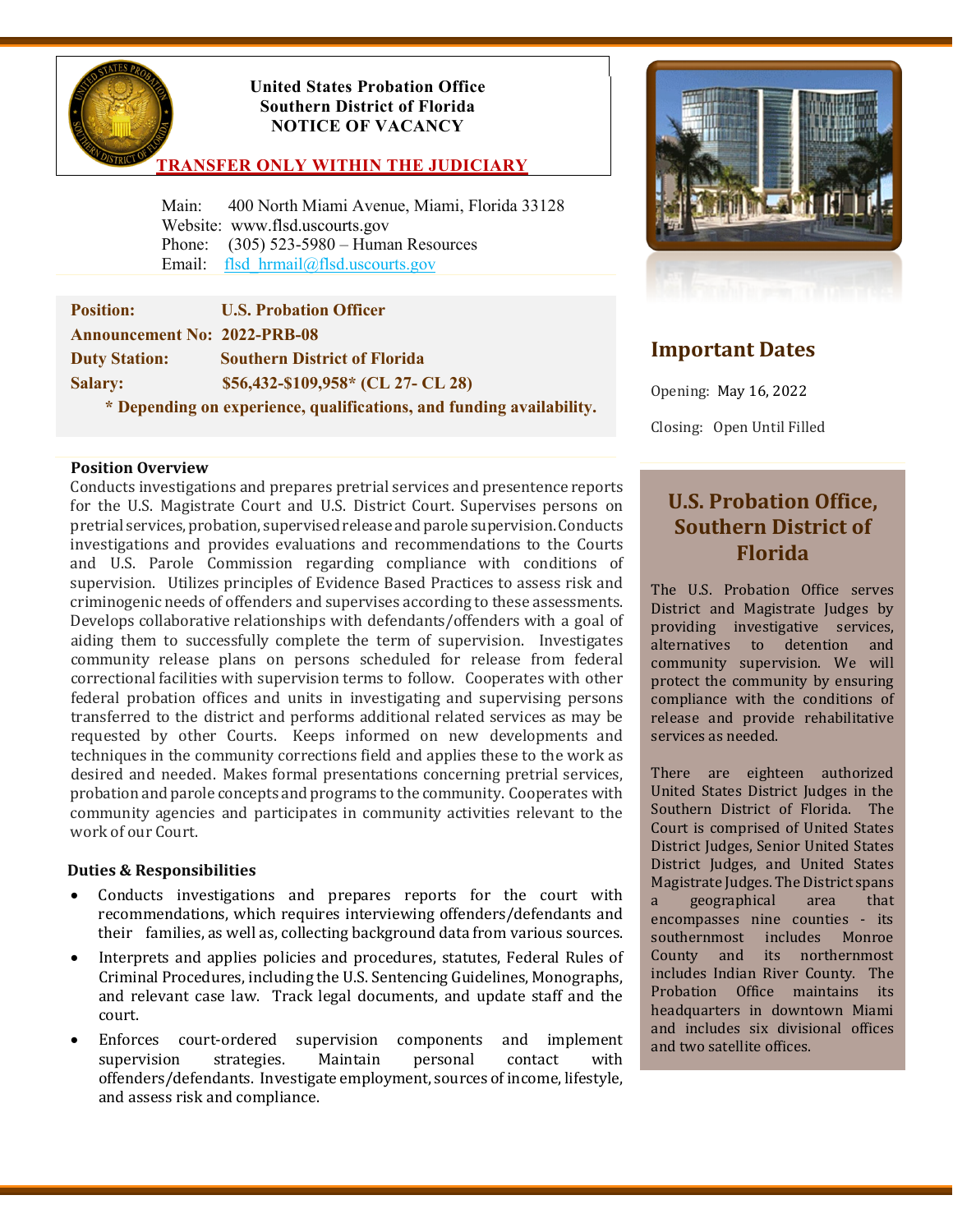## **U.S. Probation Officer – Announcement No. 2022-PRB-08 Page 2 of 3**

- Addresses substance abuse, mental health/sex offenders, domestic violence, and similar problems and implements the necessary treatment or violation proceedings, through assessment, monitoring and counseling, including compliance with all local, state and federal laws.
- Schedules and conducts drug use detection tests and DNA collection of offenders/defendants, following established procedures and protocols.
- Maintains paper and computerized records of test results. Maintains a chain of custody of urinalysis testing materials.
- Responds to judicial officers' request for information and advice.
- Testifies in court as to the basis for factual findings and (if warranted) guideline applications.
- Serves as a resource to the court and maintains detailed written records of case activity.
- Conducts surveillance and/or search and seizure at the direction of the court.
- Investigates and analyzes financial documents and activities and takes appropriate action. Interviews victim(s) and provides victim impact statements to the court. Ensures compliance with Mandatory Victims Restitution Act.
- Enforces home confinement conditions ordered by the court and may perform home confinement reintegration on behalf of the Bureau of Prisons.
- Develops proposals for the chief probation officer's approval to provide specialized drug/alcohol services and other areas as needed.
- Analyzes and responds to any objections related to the presentence investigation. This may include resolving disputed issues and presenting unresolved issues to the court for resolution
- Assesses offenders'/defendants' level of risk to the community and develops a blend of controlling and correctional strategies to address risk.
- Communicates with other organizations and agencies, such as the U.S. Parole Commission; Bureau of Prisons; law enforcement; treatment agencies, and attorneys, concerning offenders'/defendants' behavior and conditions of supervision at different government levels, community service providers, and offenders/defendants. Ability to interview and establish rapport with contacts at collateral agencies, offenders/defendants and their families/support systems, and others for the purpose of supervision and investigations**.**

## **Qualifications Requirements**

- Bachelor's degree from an accredited college or university preferably in a field of academic study such as criminal justice, criminology, psychology, sociology, human relations, business or public administration, which provided evidence of the capacity to understand and apply the legal requirements and human relations skills involved in the position.
- Two years of \*specialized experience, including at least one-year equivalent to work at the CL-25; or Completion of a master's degree in a field of study closely related to the position, or a Juris Doctor (JD) degree.

•

T

*\*Progressively responsible experience is defined as: experience gained after completion of a bachelor's degree in such fields as probation, pretrial services, parole, corrections, criminal investigations, or work in substance/addiction treatment. Experience as a police officer, custodial, or security officer, other than any criminal investigative experience, is not creditable.*

## **Court Preferred Qualifications**

- Excellent ability to communicate well orally and in writing.
- Proficiency working in an automated office environment that uses Microsoft Windows and Microsoft Office tools (Outlook, Word, Excel), is preferred.
- Fluency in Spanish highly desirable.
- Knowledge of Evidence Bases Practices, risk and needs principles, cognitive behavioral therapy programming.